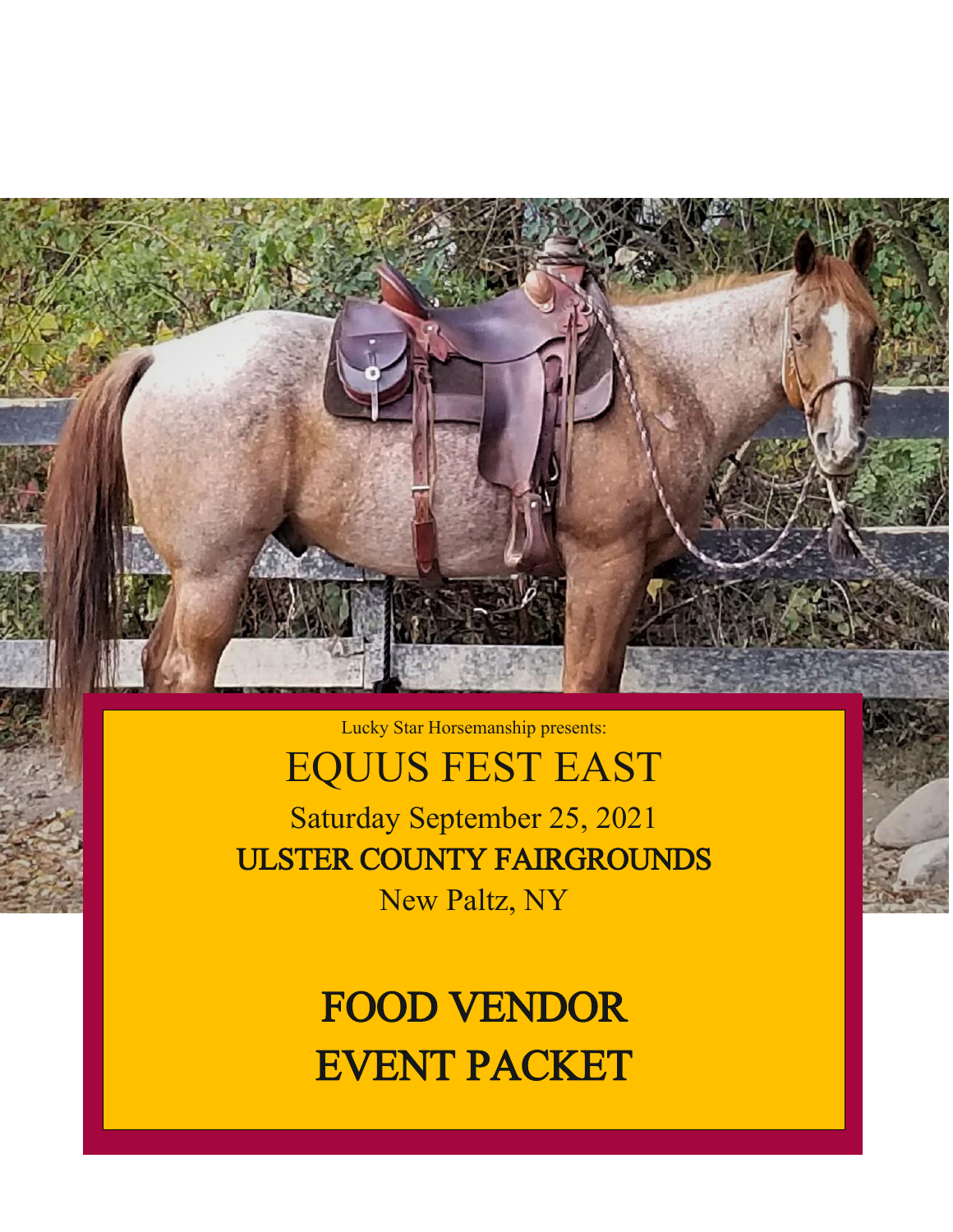# WELCOME TO EQUUS FEST EAST

Thank you for being part of the action! Equus Fest East is regional festival which focuses on things horse and rural lifestyle related. It is a celebration of our community, our inspiration and the enrichments horses and a rural lifestyle offer. Equus Fest East is all education, innovation, inspiration and of course FOOD!

In this packet you will find valuable information in regards to event set-up, event hours of operation, parking and rules of display in your booth. If you have any questions please contact us at **luckystarhorsemanship@gmail.com** or give us a call at (530) 919-8767, Monday – Friday, 9:00 AM to 5:00 PM, PST.

## EVENT SET-UP/TEAR DOWN

Event set-up begins at 7:30 AM on Saturday September 25, 2021, Vendors must be set up and ready for business at 10:00 AM on Saturday September 25, 2021. When you arrive, please head over to the show registration desk to sign in, pick up your Exhibitor Passes and space assignment. For Food Truck Exhibitors (outdoors) please set up in your assigned areas via your site map provided when you check in at the Show Office. Please set up your booth within the marked area. Tear down may begin at 5:15 PM. Please use courtesy when tearing down. Exhibitors may park in the designated Exhibitor Parking Area. Exhibitors are responsible for providing ALL display materials including tables, chairs, table coverings, grid walls and hooks/racks and so on. Please plan accordingly.

#### SHOW OFFICE & EVENT HOURS

The Show Office is located in the Youth Building and opens at 7:30 AM. The Show Office closes at 8:00 PM. Event hours are 10:00 AM to 5:00 PM on Saturday September 25, 2021. Please be prepared to engage with Attendees within the event hours posted.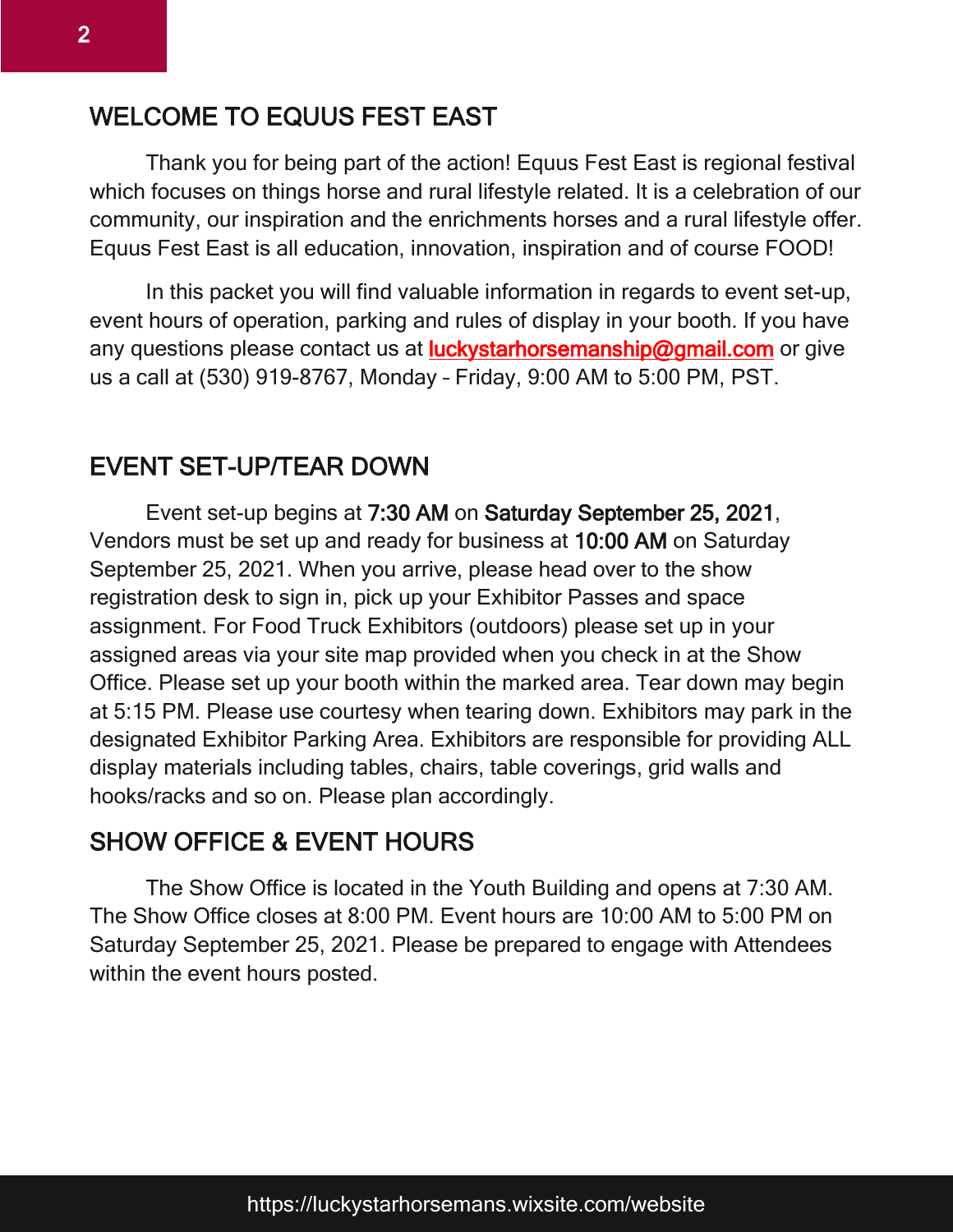## FOOD EXHIBITOR PROGRAM

For this second annual event we are opening "The Green Belt" right neat the Main Entry to a select group of region's best mobile food vendors. We are only going to allow one (1) of each food type (i.e.: one BBQ truck, one Asian truck and so on) and will be limiting the number of mobile food vendors to no more than five (6). We are offering our selected food exhibitors the following program:

- Space for your food truck at the event, near the Main Entrance within sight of the Vendors and Main Arena.
- Social Media Exposure and Marketing activities that let our event Attendees know you are going to be at our event.
- Access to more than 400 attendees, who all need to eat!

#### YOU PROVIDE:

- Your standard menu of food offerings.
- Your own power and sanitation stations as needed.
- Standard health certificates and permits to operate in Ulster County.
- 10% of sales, to be collected at the end of the event.

If your application is approved we will notify you via email. Deadline to submit your application and copies of your certificates/permits is August 25, 2021. We want to provide our attendees with fun and unique food options for our one day event. Once you are notified of approval please forward a high resolution copy of your logo via email to us at **luckystarhorsemanship@gmail.com** so we can add it to our event website and incorporated it into our marketing efforts.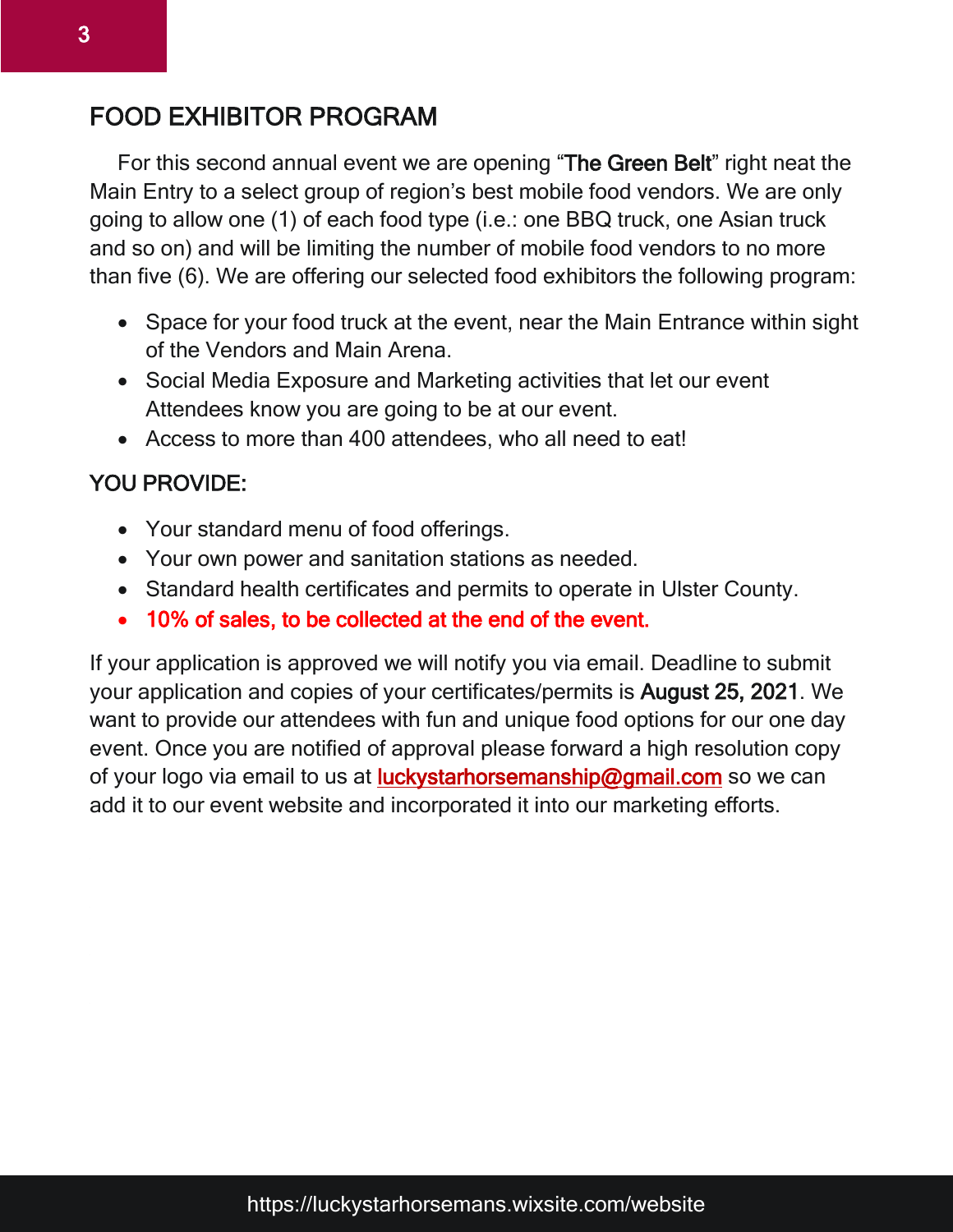4